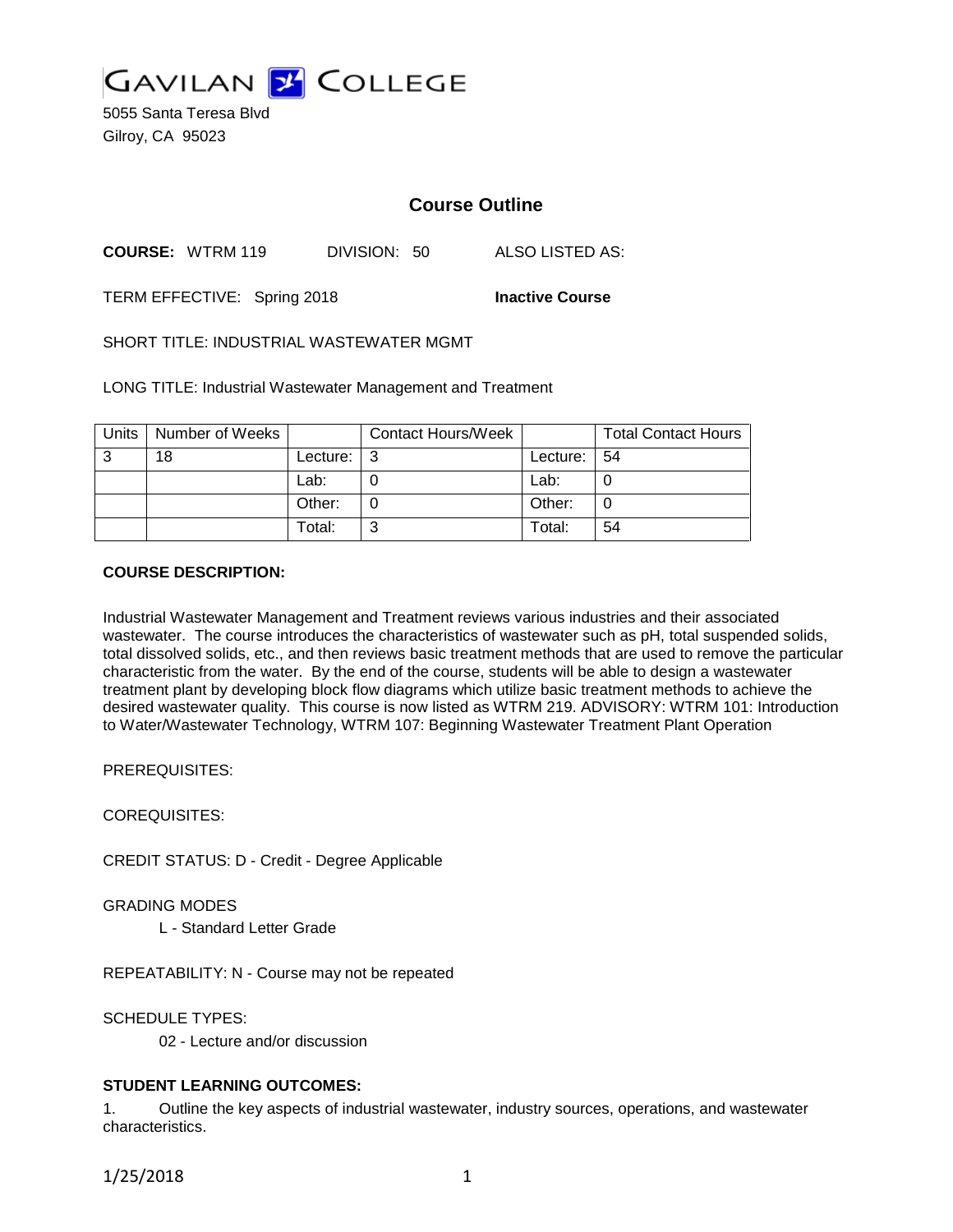Measure: Quizzes, exams, homework assignments PLO<sup>.</sup> ILO: 7,3,2,6 GE-LO: b5, b6, b7

2. Explain the important aspects of basic waste water chemistry. Measure: Quizzes, exams, homework assignments PLO: ILO: 7,3,2,6 GE-LO: b5, b6, b7

3. Outline the current wastewater treatment methods and associated equipment. Measure: Quizzes, exams, homework assignments PLO: ILO: 7,3,2,6 GE-LO: b5, b6, b7

4. Describe wastewater treatment system design, water analysis, equipment selection, equipment sequencing.

Measure: PLO: ILO: 7,3,2,6 GE-LO: b5, b6, b7

5. Outline the key components of waste water treatment system design projects and student group system design.

Measure: Quizzes, exams, homework assignments PLO: ILO: 7,3,2,6 GE-LO: b5, b6, b7

CONTENT, STUDENT PERFORMANCE OBJECTIVES, OUT-OF-CLASS ASSIGNMENTS

Inactive Course: 03/13/2017

9 Hours

Content: Review of sources and processes creating industrial wastewater.

Student Performance Objectives (SPO): Outline the major sources and industrial processes which create industrial wastewater.

Out-of-Class Assignments: Reading, problems

9 Hours

Content: Basic water chemistry, acid neutralization, oxidation reduction and precipitation.

Student Performance Objectives (SPO): Explain the primary components of basic water chemistry which relate to industrial wastewater treatment, including acid neutralization, oxidation reduction and precipitation. Out-of-Class Assignments: Reading, group homework

21 Hours

Content: Wastewater treatment unit operations, design and use.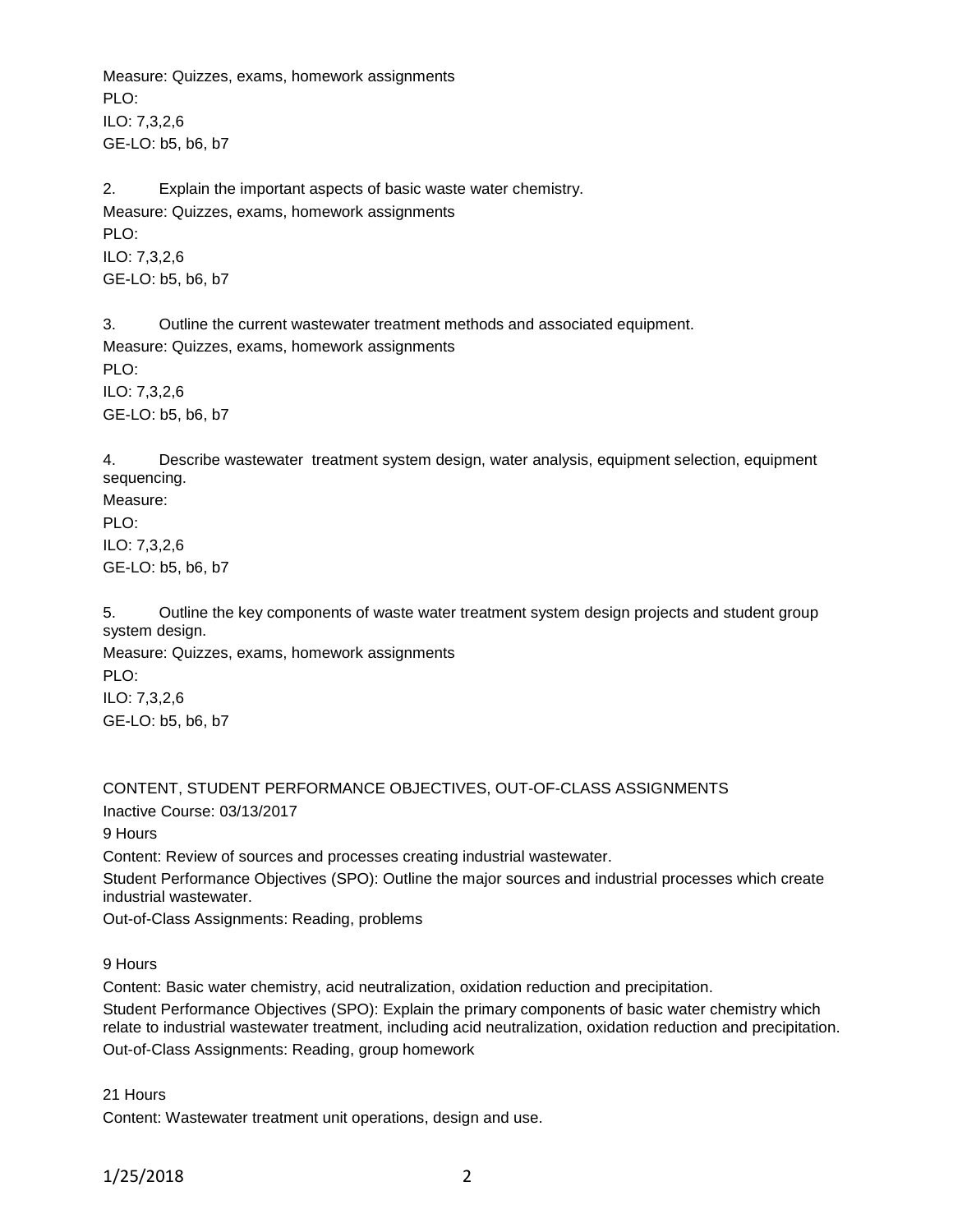Student Performance Objectives (SPO): Describe the key factors required for effective wastewater treatment unit operations, design and use.

Out-of-Class Assignments: reading, group homework

#### 13 Hours

Content: Wastewater treatment system design and configuration. Student Performance Objectives (SPO): Outline the key approaches for wastewater treatment system design and configuration.

Out-of-Class Assignments: Reading, problems

2 Hours

## **METHODS OF INSTRUCTION:**

Lecture, Homework, Quizzes, Group Project

# **METHODS OF EVALUATION:**

CATEGORY 1 - The types of writing assignments required: Percent range of total grade: 10 % to 20 % Written Homework Term or Other Papers

If this is a degree applicable course, but substantial writing assignments are NOT appropriate, indicate reason Course primarily involves skill demonstration or problem solving

CATEGORY 2 - The problem-solving assignments required: Percent range of total grade: 30 % to 40 % Homework Problems **Quizzes** Exams

CATEGORY 3 - The types of skill demonstrations required: Percent range of total grade: 20 % to 30 % Class Performance/s Field Work Performance Exams

CATEGORY 4 - The types of objective examinations used in the course: Percent range of total grade: 20 % to 40 % Multiple Choice Completion Other: process design

CATEGORY 5 - Any other methods of evaluation: group projects